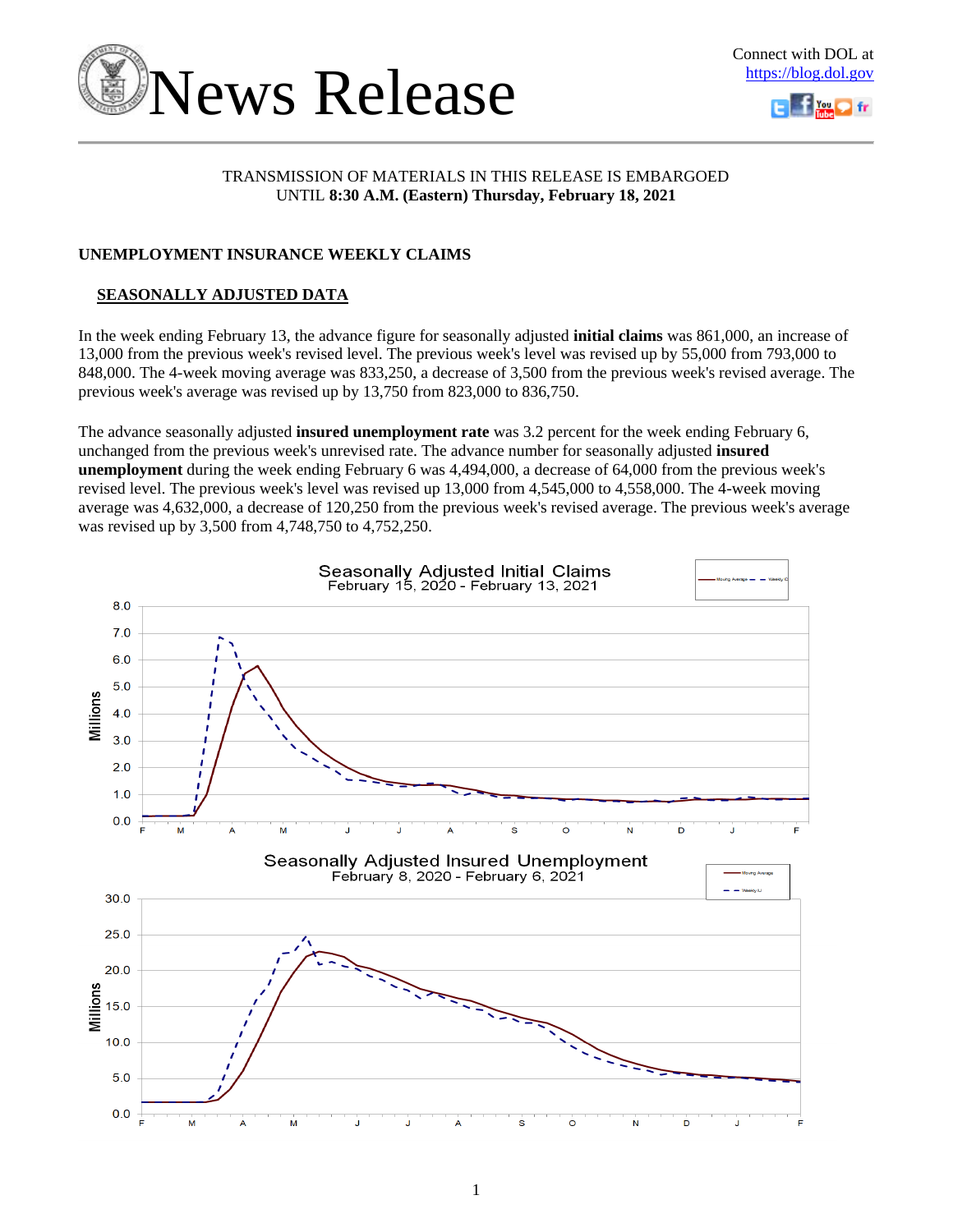### **UNADJUSTED DATA**

The advance number of actual initial claims under state programs, unadjusted, totaled 862,351 in the week ending February 13, a decrease of 5,702 (or -0.7 percent) from the previous week. The seasonal factors had expected a decrease of 18,432 (or -2.1 percent) from the previous week. There were 209,336 initial claims in the comparable week in 2020. In addition, for the week ending February 13, 50 states reported 516,299 initial claims for Pandemic Unemployment Assistance.

The advance unadjusted insured unemployment rate was 3.5 percent during the week ending February 6, unchanged from the prior week. The advance unadjusted level of insured unemployment in state programs totaled 4,945,014, a decrease of 93,576 (or -1.9 percent) from the preceding week. The seasonal factors had expected a decrease of 29,048 (or -0.6 percent) from the previous week. A year earlier the rate was 1.4 percent and the volume was 2,099,073.



The total number of continued weeks claimed for benefits in all programs for the week ending January 30 was 18,340,161, a decrease of 1,325,567 from the previous week. There were 2,118,115 weekly claims filed for benefits in all programs in the comparable week in 2020.

During the week ending January 30, Extended Benefits were available in the following 20 states: Alaska, California, Connecticut, District of Columbia, Hawaii, Illinois, Massachusetts, Michigan, Nevada, New Jersey, New Mexico, New York, North Carolina, Oregon, Pennsylvania, Puerto Rico, Rhode Island, Texas, the Virgin Islands, and Washington.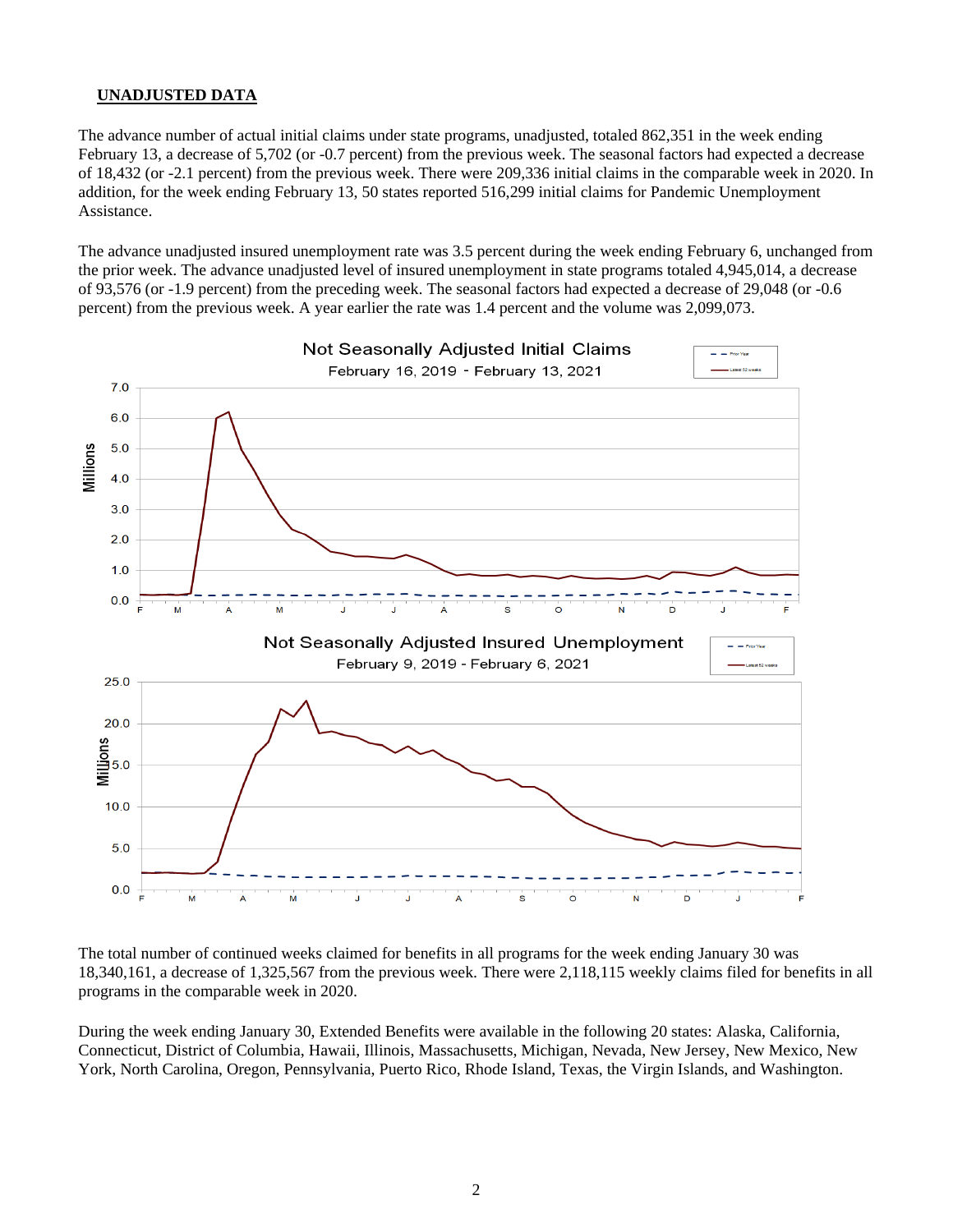Initial claims for UI benefits filed by former Federal civilian employees totaled 1,660 in the week ending February 6, a decrease of 3,330 from the prior week. There were 934 initial claims filed by newly discharged veterans, a decrease of 122 from the preceding week.

There were 19,429 continued weeks claimed filed by former Federal civilian employees the week ending January 30, an increase of 258 from the previous week. Newly discharged veterans claiming benefits totaled 8,329, a decrease of 842 from the prior week.

During the week ending January 30, 51 states reported 7,685,389 continued weekly claims for Pandemic Unemployment Assistance benefits and 51 states reported 4,061,305 continued claims for Pandemic Emergency Unemployment Compensation benefits.

The highest insured unemployment rates in the week ending January 30 were in the Virgin Islands (6.6), Alaska (6.4), Pennsylvania (6.4), Rhode Island (6.1), Nevada (6.0), Connecticut (5.3), Illinois (5.1), New York (5.1), New Mexico (5.0), and Massachusetts (4.9).

The largest increases in initial claims for the week ending February 6 were in Ohio (+92,667), California (+28,688), Georgia (+5,171), Mississippi (+3,796), and Colorado (+3,045), while the largest decreases were in Florida (-47,430), New York (-17,407), Maryland (-16,585), Kansas (-12,376), and Arizona (-7,478).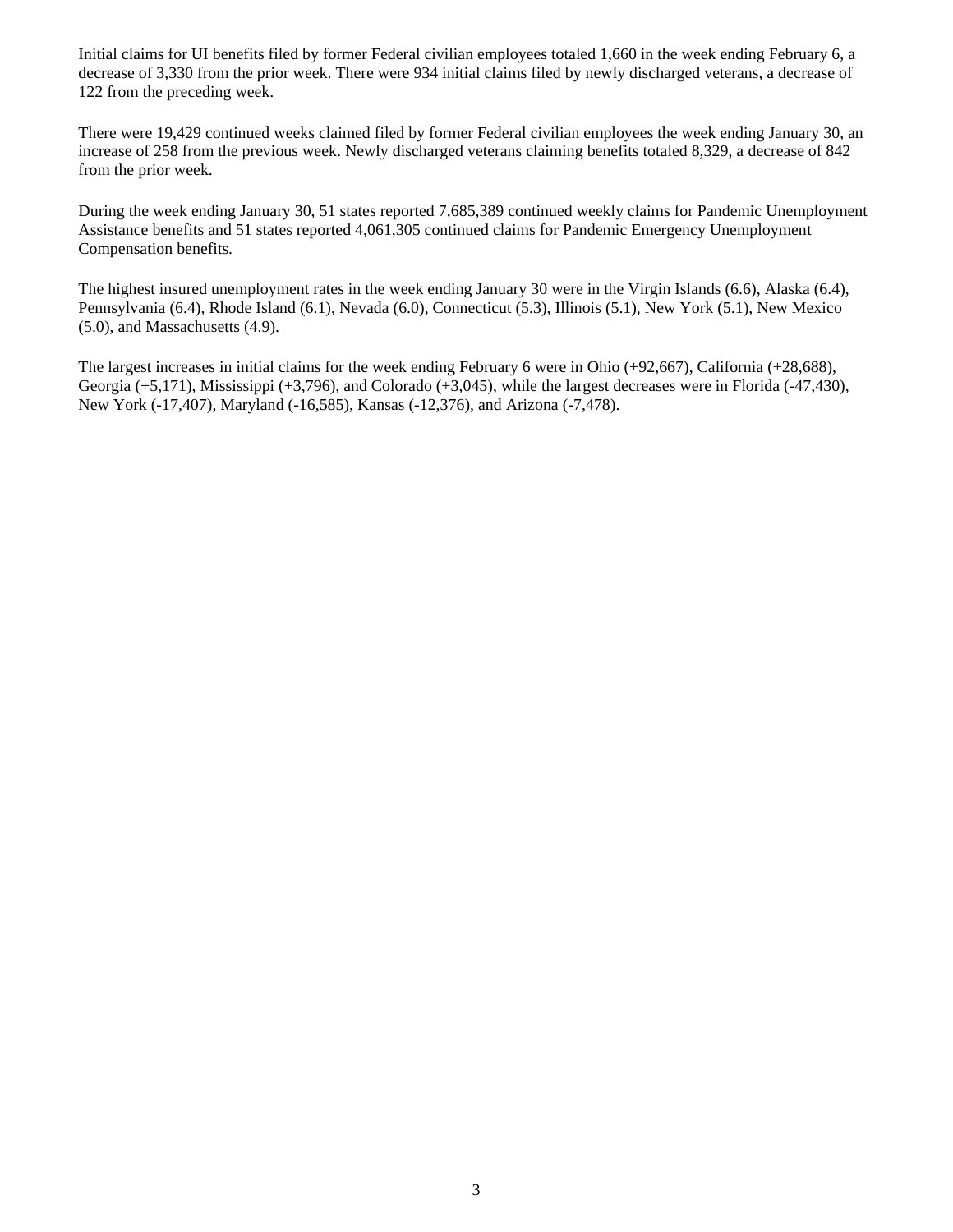# UNEMPLOYMENT INSURANCE DATA FOR REGULAR STATE PROGRAMS

| <b>WEEK ENDING</b>                  | <b>February 13</b> | <b>February 6</b> | <b>Change</b> | <b>January 30</b> | Prior Year <sup>1</sup> |
|-------------------------------------|--------------------|-------------------|---------------|-------------------|-------------------------|
| Initial Claims (SA)                 | 861,000            | 848,000           | $+13,000$     | 812,000           | 215,000                 |
| Initial Claims (NSA)                | 862,351            | 868,053           | $-5,702$      | 849,650           | 209,336                 |
| 4-Wk Moving Average (SA)            | 833,250            | 836,750           | $-3,500$      | 856,500           | 208,000                 |
| <b>WEEK ENDING</b>                  | <b>February 6</b>  | <b>January 30</b> | <b>Change</b> | <b>January 23</b> | Prior Year <sup>1</sup> |
| Insured Unemployment (SA)           | 4,494,000          | 4,558,000         | $-64,000$     | 4,691,000         | 1,729,000               |
| Insured Unemployment (NSA)          | 4.945.014          | 5,038,590         | $-93.576$     | 5,193,812         | 2,099,073               |
| 4-Wk Moving Average (SA)            | 4,632,000          | 4,752,250         | $-120,250$    | 4,906,500         | 1,716,000               |
| Insured Unemployment Rate $(SA)^2$  | 3.2%               | 3.2%              | 0.0           | 3.3%              | 1.2%                    |
| Insured Unemployment Rate $(NSA)^2$ | 3.5%               | 3.5%              | 0.0           | 3.7%              | 1.4%                    |

# INITIAL CLAIMS FILED IN FEDERAL PROGRAMS (UNADJUSTED)

| <b>WEEK ENDING</b>                  | <b>February 13</b> | <b>February 6</b> | <b>Change</b> | <b>January 30</b>       |
|-------------------------------------|--------------------|-------------------|---------------|-------------------------|
| Pandemic Unemployment<br>Assistance | 516.299            | 341,872           | $+174.427$    | 368,972                 |
| <b>WEEK ENDING</b>                  | <b>February 6</b>  | <b>January 30</b> | <b>Change</b> | Prior Year <sup>1</sup> |
| Federal Employees (UCFE)            | 1,660              | 4,990             | $-3,330$      | 663                     |
| Newly Discharged Veterans (UCX)     | 934                | 1.056             | $-122$        | 532                     |

# CONTINUED WEEKS CLAIMED FILED FOR UI BENEFITS IN ALL PROGRAMS (UNADJUSTED)

| <b>WEEK ENDING</b>                            | <b>January 30</b> | <b>January 23</b> | <b>Change</b> | Prior Year <sup>1</sup> |
|-----------------------------------------------|-------------------|-------------------|---------------|-------------------------|
| <b>Regular State</b>                          | 5,003,107         | 5,156,985         | $-153,878$    | 2,084,231               |
| <b>Federal Employees</b>                      | 19.429            | 19.171            | $+258$        | 11,456                  |
| <b>Newly Discharged Veterans</b>              | 8.329             | 9.171             | $-842$        | 5,493                   |
| Pandemic Unemployment Assistance <sup>3</sup> | 7,685,389         | 7,943,448         | $-258,059$    | <b>NA</b>               |
| Pandemic Emergency UC <sup>4</sup>            | 4,061,305         | 4,779,341         | $-718,036$    | <b>NA</b>               |
| Extended Benefits <sup>5</sup>                | 1,456,461         | 1,653,350         | $-196,889$    | $\theta$                |
| State Additional Benefits <sup>6</sup>        | 1.799             | 1,670             | $+129$        | 5,606                   |
| STC / Workshare <sup>7</sup>                  | 104.342           | 102.592           | $+1.750$      | 11,329                  |
| TOTAL <sup>8</sup>                            | 18,340,161        | 19,665,728        | $-1,325,567$  | 2,118,115               |
|                                               |                   |                   |               |                         |

### FOOTNOTES

SA - Seasonally Adjusted Data, NSA - Not Seasonally Adjusted Data Continued weeks claimed represent all weeks of benefits claimed during the week being reported, and do not represent weeks claimed by unique individuals.

- 1. Prior year is comparable to most recent data.
- 2. Most recent week used covered employment of 142,133,208 as denominator.
- 3. Information on the Pandemic Unemployment Assistance (PUA) program can be found in UIPL 16-20: [PUA Program](https://wdr.doleta.gov/directives/corr_doc.cfm?DOCN=4628) [information](https://wdr.doleta.gov/directives/corr_doc.cfm?DOCN=4628)
- 4. Information on the Pandemic Emergency Unemployment Compensation (PEUC) program can be found in Unemployment Insurance Program Letter (UIPL) 17-20: [PEUC Program](https://wdr.doleta.gov/directives/corr_doc.cfm?DOCN=8452) information
- 5. Information on the EB program can be found here: [EB Program information](https://oui.doleta.gov/unemploy/extenben.asp)
- 6. Some states maintain additional benefit programs for those claimants who exhaust regular benefits, and when applicable, extended benefits. Information on states that participate, and the extent of benefits paid, can be found starting on page 4-4 of this link: [Extensions and Special Programs PDF](https://oui.doleta.gov/unemploy/pdf/uilawcompar/2020/special.pdf#page=4)
- 7. Information on STC/Worksharing can be found starting on page 4-8 of the following link: [Extensions and Special Programs](https://oui.doleta.gov/unemploy/pdf/uilawcompar/2019/special.pdf#page=8) [PDF](https://oui.doleta.gov/unemploy/pdf/uilawcompar/2019/special.pdf#page=8)
- 8. Totals include PUA Unemployment for the appropriate corresponding week.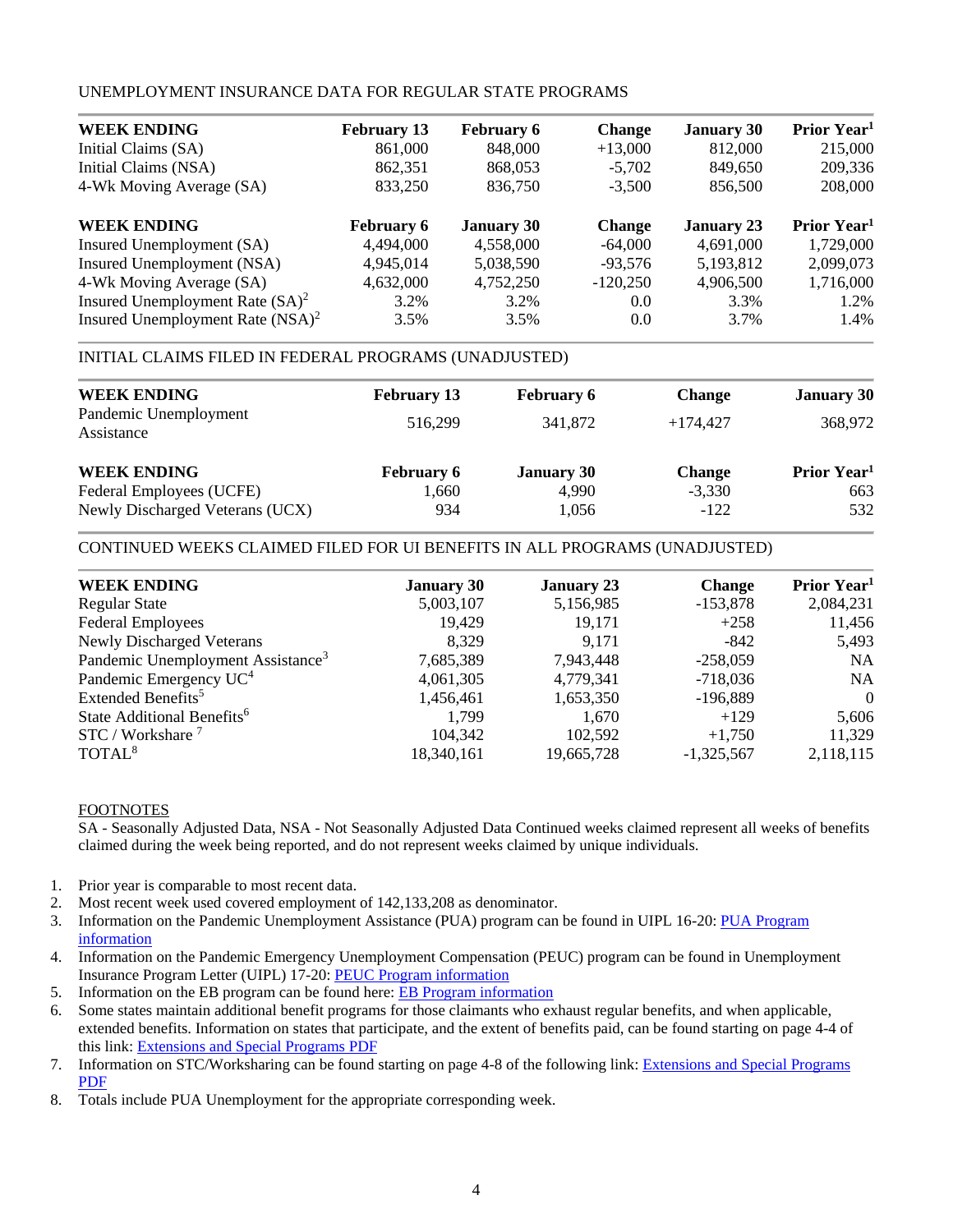# Advance State Claims - Not Seasonally Adjusted

|                      |         | Initial Claims Filed During Week Ended February 13 |                    |           | Insured Unemployment For Week Ended February 6 |                 |
|----------------------|---------|----------------------------------------------------|--------------------|-----------|------------------------------------------------|-----------------|
| <b>STATE</b>         | Advance | Prior Wk                                           | Change             | Advance   | Prior Wk                                       | Change          |
| Alabama              | 11,542  | 13,464                                             | $-1,922$           | 14,253    | 17,537                                         | $-3,284$        |
| Alaska               | 3,697   | 3,997                                              | $-300$             | 17,402    | 19,042                                         | $-1,640$        |
| Arizona              | 3,507   | 7,670                                              | $-4,163$           | 98,967    | 69,884                                         | 29,083          |
| Arkansas             | 2,694   | 4,331                                              | $-1,637$           | 20,147    | 24,244                                         | $-4,097$        |
| California*          | 158,596 | 137,939                                            | 20,657             | 702,798   | 771,537                                        | $-68,739$       |
| Colorado             | 12,974  | 14,091                                             | $-1,117$           | 71,287    | 72,839                                         | $-1,552$        |
|                      |         |                                                    |                    |           |                                                |                 |
| Connecticut          | 6,150   | 7,243<br>2,342                                     | $-1,093$<br>$-408$ | 82,050    | 84,529                                         | $-2,479$<br>800 |
| Delaware             | 1,934   |                                                    |                    | 14,586    | 13,786                                         |                 |
| District of Columbia | 1,168   | 1,480                                              | $-312$             | 21,658    | 22,777                                         | $-1,119$        |
| Florida              | 18,982  | 21,710                                             | $-2,728$           | 204,030   | 187,474                                        | 16,556          |
| Georgia              | 26,504  | 32,386                                             | $-5,882$           | 141,436   | 157,518                                        | $-16,082$       |
| Hawaii               | 3,894   | 3,624                                              | 270                | 22,524    | 23,741                                         | $-1,217$        |
| Idaho                | 10,924  | 6,457                                              | 4,467              | 14,275    | 14,846                                         | $-571$          |
| Illinois             | 67,750  | 34,259                                             | 33,491             | 279,648   | 292,788                                        | $-13,140$       |
| Indiana              | 12,970  | 13,508                                             | $-538$             | 76,455    | 79,295                                         | $-2,840$        |
| Iowa                 | 6,320   | 6,120                                              | 200                | 47,614    | 48,028                                         | $-414$          |
| Kansas               | 6,685   | 5,591                                              | 1,094              | 14,911    | 23,841                                         | $-8,930$        |
| Kentucky             | 11,844  | 10,712                                             | 1,132              | 46,006    | 40,867                                         | 5,139           |
| Louisiana            | 6,246   | 9,010                                              | $-2,764$           | 53,055    | 60,711                                         | $-7,656$        |
| Maine                | 1,955   | 2,172                                              | $-217$             | 16,705    | 18,206                                         | $-1,501$        |
| Maryland             | 18,146  | 19,770                                             | $-1,624$           | 61,000    | 74,667                                         | $-13,667$       |
| Massachusetts        | 17,153  | 20,500                                             | $-3,347$           | 155,074   | 167,637                                        | $-12,563$       |
| Michigan             | 15,507  | 19,881                                             | $-4,374$           | 186,485   | 186,687                                        | $-202$          |
| Minnesota            | 11,697  | 12,247                                             | $-550$             | 121,375   | 121,069                                        | 306             |
| Mississippi          | 6,001   | 7,538                                              | $-1,537$           | 26,505    | 28,809                                         | $-2,304$        |
| Missouri             | 12,825  | 12,213                                             | 612                | 53,430    | 57,592                                         | $-4,162$        |
| Montana              | 1,961   | 2,158                                              | $-197$             | 17,247    | 17,525                                         | $-278$          |
| Nebraska             | 2,281   | 2,473                                              | $-192$             | 15,453    | 16,654                                         | $-1,201$        |
| Nevada               | 8,257   | 9,953                                              | $-1,696$           | 73,861    | 79,798                                         | $-5,937$        |
|                      | 3,777   | 3,594                                              | 183                | 26,374    | 27,182                                         | $-808$          |
| New Hampshire        |         |                                                    | $-5,243$           |           |                                                |                 |
| New Jersey           | 10,962  | 16,205                                             |                    | 140,945   | 137,483                                        | 3,462           |
| New Mexico           | 4,153   | 3,709                                              | 444                | 37,317    | 39,129                                         | $-1,812$        |
| New York             | 57,547  | 59,983                                             | $-2,436$           | 458,060   | 462,385                                        | $-4,325$        |
| North Carolina       | 8,642   | 12,694                                             | $-4,052$           | 65,775    | 71,727                                         | $-5,952$        |
| North Dakota         | 1,061   | 1,154                                              | $-93$              | 10,621    | 9,690                                          | 931             |
| Ohio                 | 146,426 | 140,488                                            | 5,938              | 172,258   | 164,536                                        | 7,722           |
| Oklahoma             | 4,859   | 7,201                                              | $-2,342$           | 28,178    | 37,651                                         | $-9,473$        |
| Oregon               | 7,527   | 8,847                                              | $-1,320$           | 82,027    | 81,207                                         | 820             |
| Pennsylvania         | 28,121  | 31,730                                             | $-3,609$           | 326,512   | 318,600                                        | 7,912           |
| Puerto Rico *        | 1,304   | 1,409                                              | $-105$             | 40,353    | 32,944                                         | 7,409           |
| Rhode Island         | 11,455  | 17,724                                             | $-6,269$           | 28,232    | 27,681                                         | 551             |
| South Carolina       | 4,475   | 6,339                                              | $-1,864$           | 43,982    | 47,634                                         | $-3,652$        |
| South Dakota         | 542     | 646                                                | $-104$             | 5,640     | 5,579                                          | 61              |
| Tennessee            | 8,116   | 10,761                                             | $-2,645$           | 51,070    | 55,379                                         | $-4,309$        |
| Texas                | 34,594  | 47,022                                             | $-12,428$          | 355,321   | 337,647                                        | 17,674          |
| Utah                 | 2,799   | 3,268                                              | $-469$             | 16,443    | 16,855                                         | $-412$          |
| Vermont              | 941     | 1,156                                              | $-215$             | 13,096    | 13,150                                         | $-54$           |
| Virgin Islands       | 111     | 168                                                | $-57$              | 2,362     | 2,438                                          | $-76$           |
| Virginia *           | 21,267  | 14,203                                             | 7,064              | 67,332    | 65,091                                         | 2,241           |
| Washington           | 14,080  | 16,254                                             | $-2,174$           | 165,341   | 158,407                                        | 6,934           |
| West Virginia        | 2,296   | 2,722                                              | $-426$             | 24,643    | 21,907                                         | 2,736           |
| Wisconsin            | 16,217  | 15,040                                             | 1,177              | 106,815   | 104,706                                        | 2,109           |
| Wyoming              | 915     | 897                                                | $18\,$             | 6,080     | 5,654                                          | 426             |
| <b>US</b> Total      | 862,351 | 868,053                                            | $-5,702$           | 4,945,014 | 5,038,590                                      | $-93,576$       |
|                      |         |                                                    |                    |           |                                                |                 |

Note: Advance claims are not directly comparable to claims reported in prior weeks. Advance claims are reported by the state liable for paying the unemployment compensation, whereas previous weeks reported claims reflect claimants by state of residence. In addition, claims reported as "workshare equivalent" in the previous week are added to the advance claims as a proxy for the current week's "workshare equivalent" activity.

\*Denotes state estimate.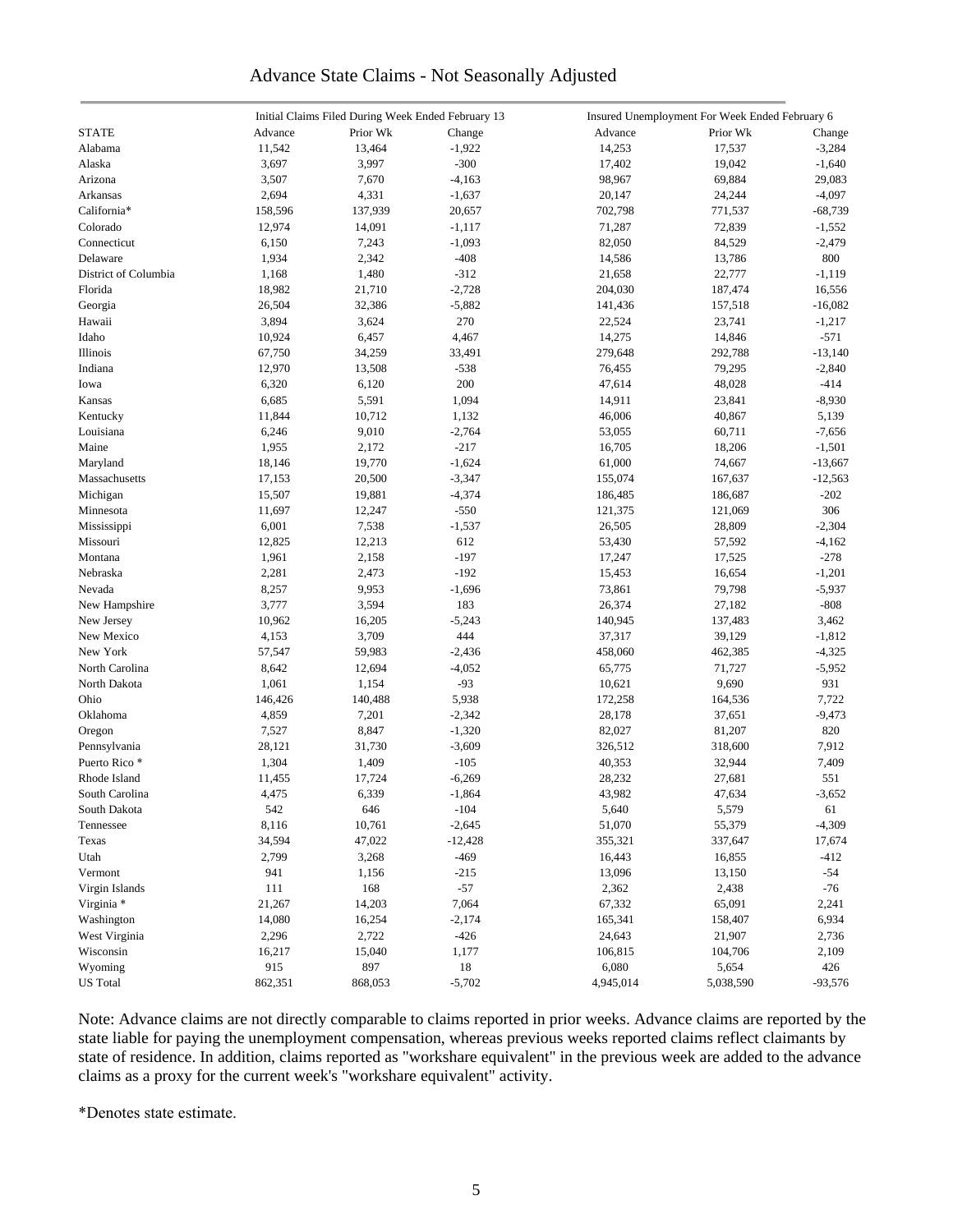# Seasonally Adjusted US Weekly UI Claims (in thousands)

| Change<br>from     |                |                  |          | Change<br>from |                  |           |            |  |  |
|--------------------|----------------|------------------|----------|----------------|------------------|-----------|------------|--|--|
|                    | <b>Initial</b> | <b>Prior</b>     | 4-Week   | <b>Insured</b> | Prior            | 4-Week    |            |  |  |
| <b>Week Ending</b> | <b>Claims</b>  | Week             | Average  | Unemployment   | Week             | Average   | <b>IUR</b> |  |  |
| February 8, 2020   | 204            | 3                | 209.25   | 1,729          | 51               | 1,716.00  | 1.2        |  |  |
| February 15, 2020  | 215            | 11               | 208.00   | 1,693          | $-36$            | 1,713.25  | 1.2        |  |  |
| February 22, 2020  | 220            | 5                | 210.00   | 1,720          | $27\,$           | 1,705.00  | $1.2\,$    |  |  |
| February 29, 2020  | 217            | $-3$             | 214.00   | 1,699          | $-21$            | 1,710.25  | $1.2\,$    |  |  |
| March 7, 2020      | 211            | $-6$             | 215.75   | 1,702          | 3                | 1,703.50  | 1.2        |  |  |
| March 14, 2020     | 282            | 71               | 232.50   | 1,784          | 82               | 1,726.25  | 1.2        |  |  |
| March 21, 2020     | 3,307          | 3,025            | 1,004.25 | 3,059          | 1,275            | 2,061.00  | 2.1        |  |  |
| March 28, 2020     | 6,867          | 3,560            | 2,666.75 | 7,446          | 4,387            | 3,497.75  | 5.1        |  |  |
| April 4, 2020      | 6,615          | $-252$           | 4,267.75 | 11,914         | 4,468            | 6,050.75  | 8.2        |  |  |
| April 11, 2020     | 5,237          | $-1,378$         | 5,506.50 | 15,819         | 3,905            | 9,559.50  | 10.9       |  |  |
| April 18, 2020     | 4,442          | $-795$           | 5,790.25 | 18,011         | 2,192            | 13,297.50 | 12.4       |  |  |
| April 25, 2020     | 3,867          | $-575$           | 5,040.25 | 22,377         | 4,366            | 17,030.25 | 15.4       |  |  |
| May 2, 2020        | 3,176          | $-691$           | 4,180.50 | 22,548         | 171              | 19,688.75 | 15.5       |  |  |
| May 9, 2020        | 2,687          | $-489$           | 3,543.00 | 24,912         | 2,364            | 21,962.00 | 17.1       |  |  |
| May 16, 2020       | 2,446          | $-241$           | 3,044.00 | 20,841         | $-4,071$         | 22,669.50 | 14.3       |  |  |
| May 23, 2020       | 2,123          | $-323$           | 2,608.00 | 21,268         | 427              | 22,392.25 | 14.6       |  |  |
| May 30, 2020       | 1,897          | $-226$           | 2,288.25 | 20,606         | $-662$           | 21,906.75 | 14.1       |  |  |
|                    | 1,566          | $-331$           | 2,008.00 | 20,289         | $-317$           | 20,751.00 | 13.9       |  |  |
| June 6, 2020       | 1,540          | $-26$            | 1,781.50 |                |                  |           | 13.2       |  |  |
| June 13, 2020      |                |                  |          | 19,231         | $-1,058$         | 20,348.50 |            |  |  |
| June 20, 2020      | 1,482          | $-58$            | 1,621.25 | 18,760         | $-471$           | 19,721.50 | 12.9       |  |  |
| June 27, 2020      | 1,408          | $-74$            | 1,499.00 | 17,760         | $-1,000$         | 19,010.00 | 12.2       |  |  |
| July 4, 2020       | 1,310          | $-98$            | 1,435.00 | 17,304         | $-456$           | 18,263.75 | 11.8       |  |  |
| July 11, 2020      | 1,308          | $-2$             | 1,377.00 | 16,151         | $-1,153$         | 17,493.75 | 11.1       |  |  |
| July 18, 2020      | 1,422          | 114              | 1,362.00 | 16,951         | 800              | 17,041.50 | 11.6       |  |  |
| July 25, 2020      | 1,435          | 13               | 1,368.75 | 16,090         | $-861$           | 16,624.00 | 11.0       |  |  |
| August 1, 2020     | 1,191          | $-244$           | 1,339.00 | 15,480         | $-610$           | 16,168.00 | 10.6       |  |  |
| August 8, 2020     | 971            | $-220$           | 1,254.75 | 14,759         | $-721$           | 15,820.00 | 10.1       |  |  |
| August 15, 2020    | 1,104          | 133              | 1,175.25 | 14,492         | $-267$           | 15,205.25 | 9.9        |  |  |
| August 22, 2020    | 1,011          | $-93$            | 1,069.25 | 13,292         | $-1,200$         | 14,505.75 | 9.1        |  |  |
| August 29, 2020    | 884            | $-127$           | 992.50   | 13,544         | 252              | 14,021.75 | 9.3        |  |  |
| September 5, 2020  | 893            | 9                | 973.00   | 12,747         | $-797$           | 13,518.75 | 8.7        |  |  |
| September 12, 2020 | 866            | $-27$            | 913.50   | 12,747         | $\boldsymbol{0}$ | 13,082.50 | 8.7        |  |  |
| September 19, 2020 | 873            | $\tau$           | 879.00   | 11,979         | $-768$           | 12,754.25 | 8.2        |  |  |
| September 26, 2020 | 849            | $-24$            | 870.25   | 10,594         | $-1,385$         | 12,016.75 | 7.2        |  |  |
| October 3, 2020    | 767            | $-82$            | 838.75   | 9,398          | $-1,196$         | 11,179.50 | 6.4        |  |  |
| October 10, 2020   | 842            | 75               | 832.75   | 8,472          | $-926$           | 10,110.75 | 5.8        |  |  |
| October 17, 2020   | 797            | $-45$            | 813.75   | 7,823          | $-649$           | 9,071.75  | 5.3        |  |  |
| October 24, 2020   | 758            | $-39$            | 791.00   | 7,222          | $-601$           | 8,228.75  | 4.9        |  |  |
| October 31, 2020   | 757            | $-1$             | 788.50   | 6,798          | $-424$           | 7,578.75  | 4.6        |  |  |
| November 7, 2020   | 711            | $-46$            | 755.75   | 6,370          | $-428$           | 7,053.25  | 4.3        |  |  |
| November 14, 2020  | 748            | 37               | 743.50   | 6,089          | $-281$           | 6,619.75  | 4.2        |  |  |
| November 21, 2020  | 787            | 39               | 750.75   | 5,527          | $-562$           | 6,196.00  | 3.8        |  |  |
| November 28, 2020  | 716            | $-71$            | 740.50   | 5,781          | 254              | 5,941.75  | 3.9        |  |  |
| December 5, 2020   | 862            | 146              | 778.25   | 5,507          | $-274$           | 5,726.00  | 3.8        |  |  |
| December 12, 2020  | 892            | 30               | 814.25   | 5,322          | $-185$           | 5,534.25  | 3.6        |  |  |
| December 19, 2020  | 806            | $-86$            | 819.00   | 5,198          | $-124$           | 5,452.00  | 3.5        |  |  |
| December 26, 2020  | 782            | $-24$            | 835.50   | 5,072          | $-126$           | 5,274.75  | 3.5        |  |  |
| January 2, 2021    | 784            | 2                | 816.00   | 5,175          | 103              | 5,191.75  | 3.6        |  |  |
| January 9, 2021    | 927            | 143              | 824.75   | 4,975          | $-200$           | 5,105.00  | 3.5        |  |  |
| January 16, 2021   | 875            | $-52$            | 842.00   | 4,785          | $-190$           | 5,001.75  | 3.4        |  |  |
| January 23, 2021   | 812            | $-63$            | 849.50   | 4,691          | $-94$            | 4,906.50  | 3.3        |  |  |
| January 30, 2021   | 812            | $\boldsymbol{0}$ | 856.50   | 4,558          | $-133$           | 4,752.25  | 3.2        |  |  |
| February 6, 2021   | 848            | 36               | 836.75   | 4,494          | $-64$            | 4,632.00  | 3.2        |  |  |
| February 13, 2021  | 861            | 13               | 833.25   |                |                  |           |            |  |  |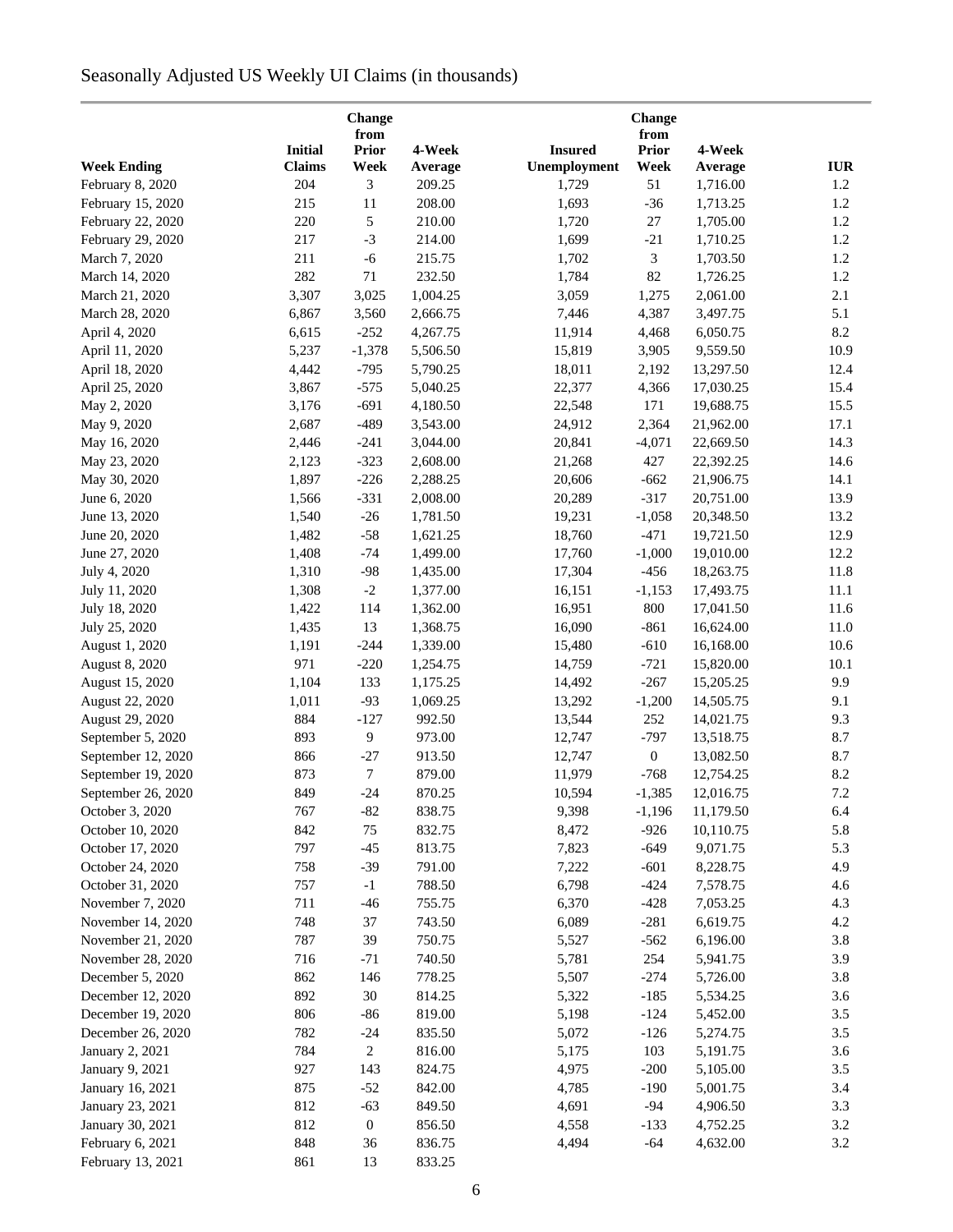| Pandemic Unemployment Assistance Claims - Not Seasonally Adjusted |  |  |  |  |  |  |  |  |
|-------------------------------------------------------------------|--|--|--|--|--|--|--|--|
|-------------------------------------------------------------------|--|--|--|--|--|--|--|--|

|                      |                  |                  | PUA Initial Claims Filed During Week Ended February 13 |                  | PUA Continued Claims For Week Ended Jan 30 |                  |
|----------------------|------------------|------------------|--------------------------------------------------------|------------------|--------------------------------------------|------------------|
| <b>STATE</b>         | Advance          | Prior Wk         | Change                                                 | Jan 30           | Jan 23                                     | Change           |
| Alabama              | 2,241            | 2,032            | 209                                                    | 29,558           | 28,991                                     | 567              |
| Alaska               | 524              | 488              | 36                                                     | 12,532           | 14,957                                     | $-2,425$         |
| Arizona              | 1,949            | 2,492            | $-543$                                                 | 83,679           | 82,784                                     | 895              |
| Arkansas             | 1,135            | 1,708            | $-573$                                                 | 77,294           | 20,731                                     | 56,563           |
| California           | 38,052           | 35,956           | 2,096                                                  | 988,681          | 1,884,207                                  | $-895,526$       |
| Colorado             | $\boldsymbol{0}$ | 30,659           | $-30,659$                                              | 35,758           | $\boldsymbol{0}$                           | 35,758           |
| Connecticut          | 525              | 544              | $-19$                                                  | 36,932           | 36,532                                     | 400              |
| Delaware             | 76               | 97               | $-21$                                                  | 5,579            | 5,292                                      | 287              |
| District of Columbia | 163              | 175              | $-12$                                                  | 15,755           | 15,281                                     | 474              |
| Florida              | 3,705            | 6,982            | $-3,277$                                               | $\boldsymbol{0}$ | $\boldsymbol{0}$                           | $\boldsymbol{0}$ |
| Georgia              | 2,522            | 2,583            | $-61$                                                  | 416,070          | 95,158                                     | 320,912          |
| Hawaii               | 653              | 807              | $-154$                                                 | 45,845           | 50,408                                     | $-4,563$         |
| Idaho                | 72               | 94               | $-22$                                                  | 9,592            | 11,326                                     | $-1,734$         |
| Illinois             | 14,822           | 6,038            | 8,784                                                  | 197,770          | 154,043                                    | 43,727           |
| Indiana              | 9,123            | 7,492            | 1,631                                                  | 258,801          | 240,697                                    | 18,104           |
| Iowa                 | 782              | 938              | $-156$                                                 | 14,534           |                                            | 99               |
|                      |                  |                  |                                                        |                  | 14,435                                     |                  |
| Kansas               | 2,411            | 3,573            | $-1,162$                                               | 40,546           | 30,057                                     | 10,489           |
| Kentucky             | 71,529           | 63,999           | 7,530                                                  | 18,217           | 16,298                                     | 1,919            |
| Louisiana            | 2,416            | 2,979            | $-563$                                                 | 115,315          | 117,825                                    | $-2,510$         |
| Maine                | 454              | 265              | 189                                                    | 13,094           | 13,138                                     | $-44$            |
| Maryland             | 8,876            | 5,130            | 3,746                                                  | 258,122          | 224,274                                    | 33,848           |
| Massachusetts        | 3,358            | 4,257            | $-899$                                                 | 305,230          | 314,419                                    | $-9,189$         |
| Michigan             | 6,151            | 8,397            | $-2,246$                                               | 558,646          | 157,710                                    | 400,936          |
| Minnesota            | $\boldsymbol{0}$ | $\overline{4}$   | $-4$                                                   | 46,612           | 43,246                                     | 3,366            |
| Mississippi          | 1,217            | 885              | 332                                                    | 31,994           | 32,137                                     | $-143$           |
| Missouri             | 1,296            | 1,339            | $-43$                                                  | 42,524           | 44,419                                     | $-1,895$         |
| Montana              | 531              | 1,667            | $-1,136$                                               | 17,944           | 18,513                                     | $-569$           |
| Nebraska             | 140              | 147              | $-7$                                                   | 3,360            | 3,005                                      | 355              |
| Nevada               | 12,432           | 35,460           | $-23,028$                                              | 118,806          | 118,708                                    | 98               |
| New Hampshire        | 283              | 289              | $-6$                                                   | 12,891           | 13,076                                     | $-185$           |
| New Jersey           | 5,534            | 5,046            | 488                                                    | 374,632          | 357,517                                    | 17,115           |
| New Mexico           | 1,231            | 1,282            | $-51$                                                  | 25,528           | 24,527                                     | 1,001            |
| New York             | 36,713           | 41,926           | $-5,213$                                               | 1,280,228        | 1,390,139                                  | $-109,911$       |
| North Carolina       | 4,670            | 5,807            | $-1,137$                                               | 100,128          | 98,490                                     | 1,638            |
| North Dakota         | 709              | 15               | 694                                                    | 5,996            | 2,809                                      | 3,187            |
| Ohio                 | 232,016          | 10,156           | 221,860                                                | 481,052          | 497,905                                    | $-16,853$        |
| Oklahoma             | 527              | 536              | $-9$                                                   | 17,231           | 17,761                                     | $-530$           |
| Oregon               | 1,535            | 403              | 1,132                                                  | 88,165           | 101,711                                    | $-13,546$        |
| Pennsylvania         | 17,612           | 18,629           | $-1,017$                                               | 410,529          | 454,905                                    | $-44,376$        |
| Puerto Rico          | 4,276            | 3,883            | 393                                                    | 267,257          | 241,314                                    | 25,943           |
| Rhode Island         | 4,817            | 5,953            | $-1,136$                                               | 41,633           | 41,604                                     | 29               |
| South Carolina       | 2,573            | 3,041            | $-468$                                                 | 51,723           | 60,203                                     | $-8,480$         |
| South Dakota         | 6                | 6                | $\boldsymbol{0}$                                       | 503              | 197                                        | 306              |
| Tennessee            | 2,494            | 3,103            | $-609$                                                 | 73,201           | 73,084                                     | 117              |
| Texas                | 4,669            | 4,961            | $-292$                                                 | 345,008          | 450,868                                    | $-105,860$       |
| Utah                 | 565              | 773              | $-208$                                                 | 3,199            | 3,563                                      | -364             |
| Vermont              | 57               | 59               | $-2$                                                   | 8,739            | 8,713                                      | 26               |
| Virgin Islands       | 27               | 32               | $-5$                                                   | $\boldsymbol{0}$ | $\boldsymbol{0}$                           | $\boldsymbol{0}$ |
| Virginia             | 3,553            | 2,779            | 774                                                    | 166,840          | 175,511                                    | $-8,671$         |
| Washington           | 2,642            | 3,156            | $-514$                                                 | 106,609          | 112,692                                    | $-6,083$         |
| West Virginia        | 1,295            | 1,360            | $-65$                                                  | 10,844           | 11,764                                     | $-920$           |
| Wisconsin            | 1,340            | 1,490            | $-150$                                                 | 14,649           | 16,489                                     | $-1,840$         |
|                      | $\boldsymbol{0}$ |                  | $\boldsymbol{0}$                                       | 14               |                                            |                  |
| Wyoming              |                  | $\boldsymbol{0}$ |                                                        |                  | 15                                         | $-1$             |
| <b>US</b> Total      | 516,299          | 341,872          | 174,427                                                | 7,685,389        | 7,943,448                                  | $-258,059$       |

Note: Information on the Pandemic Unemployment Assistance (PUA) program can be found in UIPL 16-20: PUA [Program information.](https://wdr.doleta.gov/directives/corr_doc.cfm?DOCN=4628) Backdated claims may be included in these figures.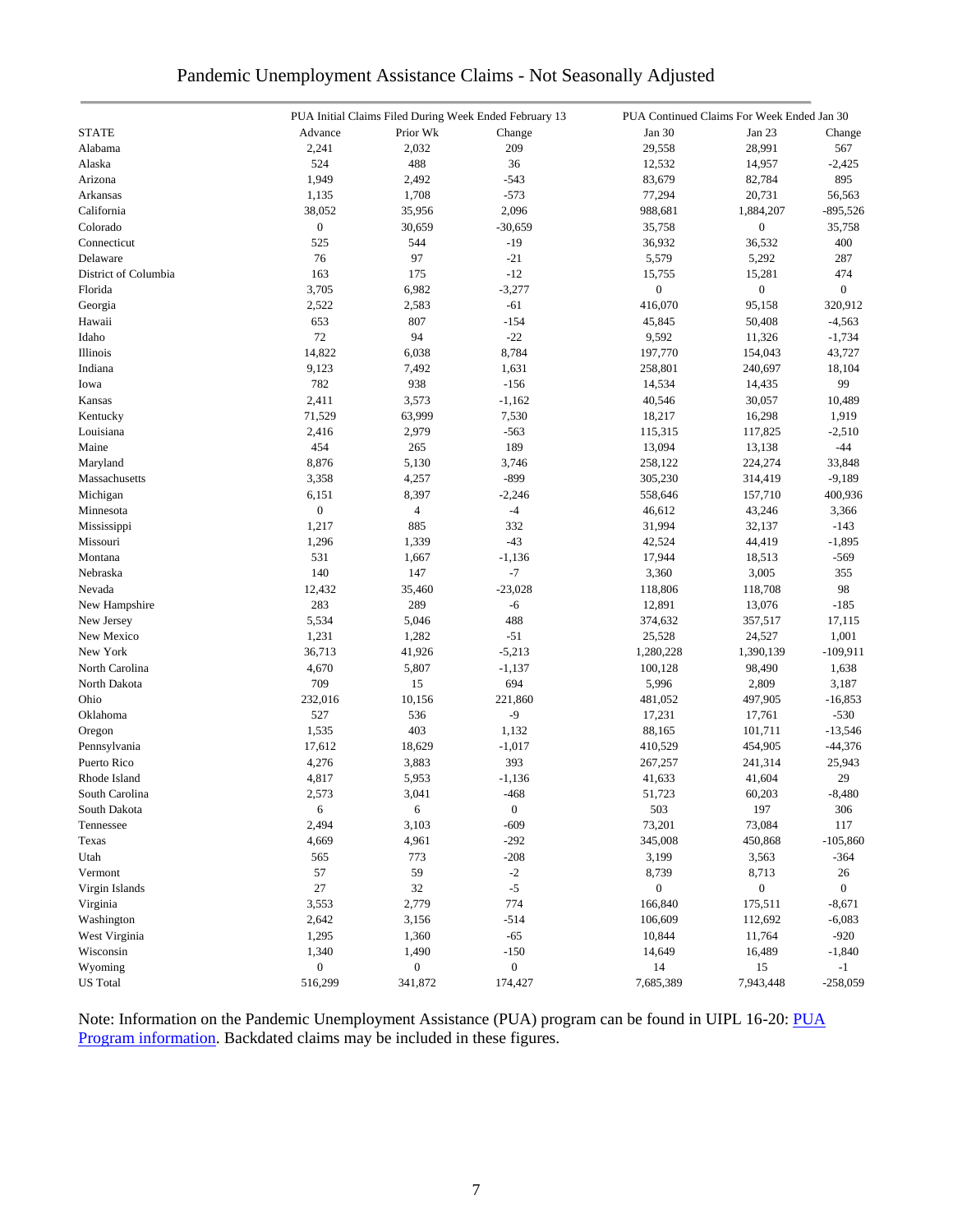| Pandemic Emergency Unemployment Compensation Continued Claims - Not Seasonally Adjusted |  |  |  |
|-----------------------------------------------------------------------------------------|--|--|--|
|                                                                                         |  |  |  |

|                      |                  |                  | PEUC Claims Filed During Weeks Ended: |                  |                  |
|----------------------|------------------|------------------|---------------------------------------|------------------|------------------|
| <b>STATE</b>         | January 30       | January 23       | Change                                | January 16       | January 9        |
| Alabama              | 59,958           | 58,687           | 1,271                                 | 57,017           | 56,610           |
| Alaska               | 6,515            | 6,218            | 297                                   | 6,151            | 6,460            |
| Arizona              | 69,093           | 68,070           | 1,023                                 | 69,834           | 68,262           |
| Arkansas             | 26,860           | 27,610           | $-750$                                | 18,710           | 2,820            |
| California           | 648,806          | 1,598,317        | $-949,511$                            | 518,616          | 1,082,797        |
| Colorado             | 39,657           | $\boldsymbol{0}$ | 39,657                                | $\boldsymbol{0}$ | $\boldsymbol{0}$ |
| Connecticut          | 74,061           | 71,434           | 2,627                                 | 68,073           | 61,863           |
| Delaware             | 12,452           | 12,102           | 350                                   | 10,771           | 10,208           |
| District of Columbia | 13,730           | 14,556           | $-826$                                | 17,427           | 17,670           |
| Florida              | $\boldsymbol{0}$ | $\boldsymbol{0}$ | $\boldsymbol{0}$                      | $\boldsymbol{0}$ | $\boldsymbol{0}$ |
| Georgia              | $\boldsymbol{0}$ | $\mathbf{0}$     | $\boldsymbol{0}$                      | $\mathbf{0}$     | $\boldsymbol{0}$ |
| Hawaii               | 27,708           | 32,758           | $-5,050$                              | 28,412           | 38,908           |
| Idaho                | 5,720            | 4,446            | 1,274                                 | 3,884            | 3,685            |
| Illinois             | 246,696          | 158,051          | 88,645                                | 168,674          | 192,069          |
| Indiana              | 86,086           | 121,526          | $-35,440$                             | 159,518          | 13,950           |
| Iowa                 | 9,750            | 11,713           | $-1,963$                              | 13,200           | 14,751           |
| Kansas               | 326              | 480              | $-154$                                | 411              | 953              |
| Kentucky             | 38,284           | 35,635           | 2,649                                 | 34,089           | 31,635           |
| Louisiana            | 74,267           | 69,954           | 4,313                                 | 61,499           | 55,020           |
| Maine                | 18,810           | 18,572           | 238                                   | 18,144           | 17,850           |
| Maryland             | 79,507           | 78,644           | 863                                   | 77,309           | 74,356           |
| Massachusetts        | 97,474           | 103,695          | $-6,221$                              | 110,905          | 120,621          |
| Michigan             | 138,935          | 106,443          | 32,492                                | 238,351          | 95,654           |
| Minnesota            | 133,717          | 134,915          | $-1,198$                              | 136,100          | 127,336          |
| Mississippi          | 28,712           | 29,026           | $-314$                                | 27,513           | 33,124           |
| Missouri             | 25,007           | 24,507           | 500                                   | 22,699           | 25,372           |
| Montana              | 8,991            | 8,897            | 94                                    | 8,127            | 7,644            |
| Nebraska             | 3,523            | 2,626            | 897                                   | 2,118            | 1,635            |
| Nevada               | 62,347           | 65,308           | $-2,961$                              | 69,128           | 74,167           |
| New Hampshire        | 10,593           | 10,009           | 584                                   | 9,595            | 9,089            |
| New Jersey           | 99,708           | 108,941          | $-9,233$                              | 114,746          | 127,219          |
| New Mexico           | 15,399           | 15,368           | 31                                    | 13,462           | 15,307           |
| New York             | 757,368          | 717,842          | 39,526                                | 685,738          | 668,401          |
| North Carolina       | 189,576          | 183,121          | 6,455                                 | 118,591          | 106,703          |
| North Dakota         | 9,445            | 12,785           | $-3,340$                              | 6,413            | 3,925            |
| Ohio                 | 136,890          | 117,154          | 19,736                                | 55,460           | 58,645           |
| Oklahoma             | 47,018           | 47,613           | $-595$                                | 47,218           | 45,747           |
| Oregon               | 73,647           | 68,809           | 4,838                                 | 61,431           | 42,435           |
| Pennsylvania         | 240,354          | 245,231          | $-4,877$                              | 170,998          | 179,183          |
| Puerto Rico          | 93,376           | 39,874           | 53,502                                | 42,321           | 51,577           |
| Rhode Island         | 16,639           | 16,483           | 156                                   | 15,705           | 15,712           |
| South Carolina       | 90,528           | 95,596           | $-5,068$                              | 79,183           | 72,522           |
| South Dakota         | 1,136            | 1,115            | 21                                    | 982              | 702              |
| Tennessee            | 57,795           | 53,415           | 4,380                                 | 49,571           | 63,520           |
| Texas                | 14,133           | 15,879           | $-1,746$                              | 26,226           | 17,256           |
| Utah                 | 12,290           | 11,938           | 352                                   | 10,694           | 9,383            |
| Vermont              | 13,249           | 12,721           | 528                                   | 12,428           | 12,761           |
| Virgin Islands       | 42               | 36               | 6                                     | 49               | 35               |
| Virginia             | 89,523           | 87,459           | 2,064                                 | 87,600           | 105,850          |
| Washington           | 3,991            | 4,245            | $-254$                                | 4,159            | 4,735            |
| West Virginia        | 22,033           |                  | 386                                   | 20,506           | 19,632           |
| Wisconsin            | 25,623           | 21,647           |                                       |                  |                  |
| Wyoming              | 3,957            | 24,150<br>3,720  | 1,473<br>237                          | 25,122<br>$16\,$ | 27,183<br>66     |
| <b>US</b> Total      |                  |                  |                                       |                  |                  |
|                      | 4,061,305        | 4,779,341        | $-718,036$                            | 3,604,894        | 3,893,008        |

Note: Information on the Pandemic Emergency Unemployment Compensation (PEUC) program can be found in Unemployment Insurance Program Letter (UIPL) 17-20: [PEUC Program information](https://wdr.doleta.gov/directives/corr_doc.cfm?DOCN=8452)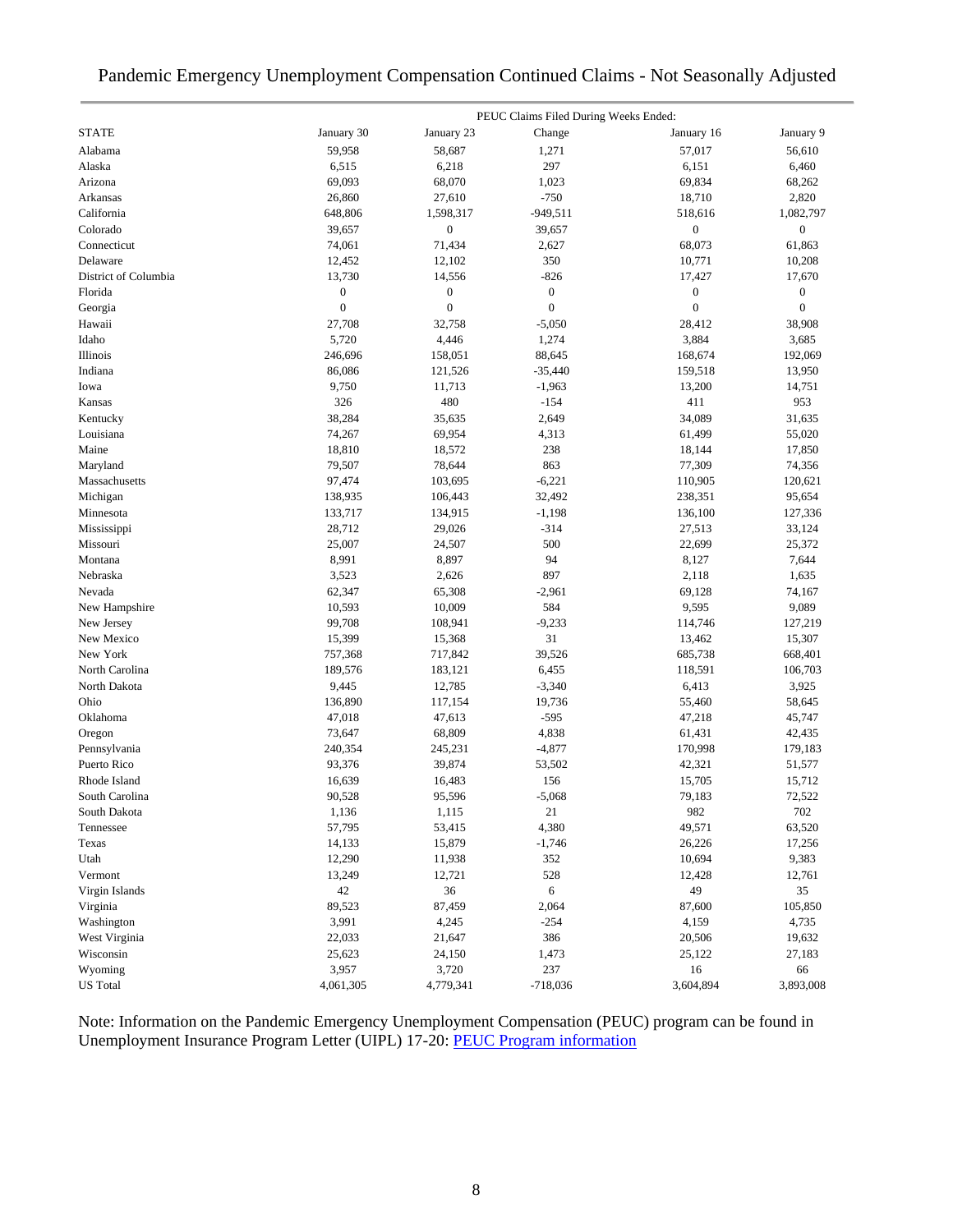|                       |                  | EB Claims Filed During Weeks Ended: |                  |
|-----------------------|------------------|-------------------------------------|------------------|
| <b>STATE</b>          | January 30       | January 23                          | Change           |
| Alabama               | $\boldsymbol{0}$ | $\boldsymbol{0}$                    | $\boldsymbol{0}$ |
| Alaska                | 2,919            | 2,653                               | 266              |
| Arizona               | 12,124           | 12,474                              | $-350$           |
| Arkansas              | 87               | 95                                  | -8               |
| California            | 440,886          | 418,005                             | 22,881           |
| Colorado              | 330              | 254                                 | 76               |
| Connecticut           | 15,672           | 17,080                              | $-1,408$         |
| Delaware              | 17               | 14                                  | 3                |
| District of Columbia  | 23               | 21                                  | $\mathbf{2}$     |
| Florida               | $\boldsymbol{0}$ | $\boldsymbol{0}$                    | $\boldsymbol{0}$ |
| Georgia               | $\boldsymbol{0}$ | $\boldsymbol{0}$                    | $\boldsymbol{0}$ |
| Hawaii                | 114              | 103                                 | 11               |
| Idaho                 | 62               | 72                                  | $-10$            |
| Illinois              | 60,067           | 142,635                             | $-82,568$        |
| Indiana               | 95               | 82                                  | 13               |
| Iowa                  | 90               | 129                                 | $-39$            |
| Kansas                | 657              | 529                                 | 128              |
|                       | $\boldsymbol{0}$ | $\mathbf{0}$                        | $\boldsymbol{0}$ |
| Kentucky<br>Louisiana | 232              | 4,369                               | $-4,137$         |
|                       |                  |                                     |                  |
| Maine                 | 101              | 197                                 | $-96$            |
| Maryland              | 1,038            | $\overline{4}$                      | 1,034            |
| Massachusetts         | 117,745          | 117,745                             | $\boldsymbol{0}$ |
| Michigan              | 107,278          | 144,743                             | $-37,465$        |
| Minnesota             | 7                | $\overline{4}$                      | 3                |
| Mississippi           | 229              | 251                                 | $-22$            |
| Missouri              | 146              | 481                                 | $-335$           |
| Montana               | 56               | 60                                  | $-4$             |
| Nebraska              | 26               | 17                                  | 9                |
| Nevada                | 70,327           | 66,066                              | 4,261            |
| New Hampshire         | 269              | 449                                 | $-180$           |
| New Jersey            | 79,007           | 81,955                              | $-2,948$         |
| New Mexico            | 29,361           | 28,895                              | 466              |
| New York              | 195,010          | 198,104                             | $-3,094$         |
| North Carolina        | 7,252            | 11,883                              | $-4,631$         |
| North Dakota          | 5                | 6                                   | $-1$             |
| Ohio                  | 309              | 321                                 | $-12$            |
| Oklahoma              | $\boldsymbol{0}$ | $\boldsymbol{0}$                    | $\boldsymbol{0}$ |
| Oregon                | 18,421           | 20,519                              | $-2,098$         |
| Pennsylvania          | 80,477           | 90,856                              | $-10,379$        |
| Puerto Rico           | 5,784            | 5,565                               | 219              |
| Rhode Island          | 8,348            | 8,580                               | $-232$           |
| South Carolina        | 169              | 223                                 | $-54$            |
| South Dakota          | $\boldsymbol{0}$ | $\boldsymbol{0}$                    | $\boldsymbol{0}$ |
| Tennessee             | 141              | 169                                 | $-28$            |
| Texas                 | 168,785          | 238,717                             | $-69,932$        |
| Utah                  | $\boldsymbol{0}$ | $\boldsymbol{0}$                    | $\boldsymbol{0}$ |
| Vermont               | 52               | 64                                  | $-12$            |
| Virgin Islands        | $\mathbf{1}$     | $\mathbf{0}$                        | $\mathbf{1}$     |
| Virginia              | 1,035            | 990                                 | 45               |
| Washington            | 30,095           | 35,643                              | $-5,548$         |
| West Virginia         | 22               | 17                                  | 5                |
| Wisconsin             | 1,569            | 2,294                               | $-725$           |
| Wyoming               | 21               | 17                                  | $\overline{4}$   |
| <b>US</b> Total       | 1,456,461        | 1,653,350                           | $-196,889$       |

Note: Information on the EB program can be found here: [EB Program information](https://oui.doleta.gov/unemploy/extenben.asp)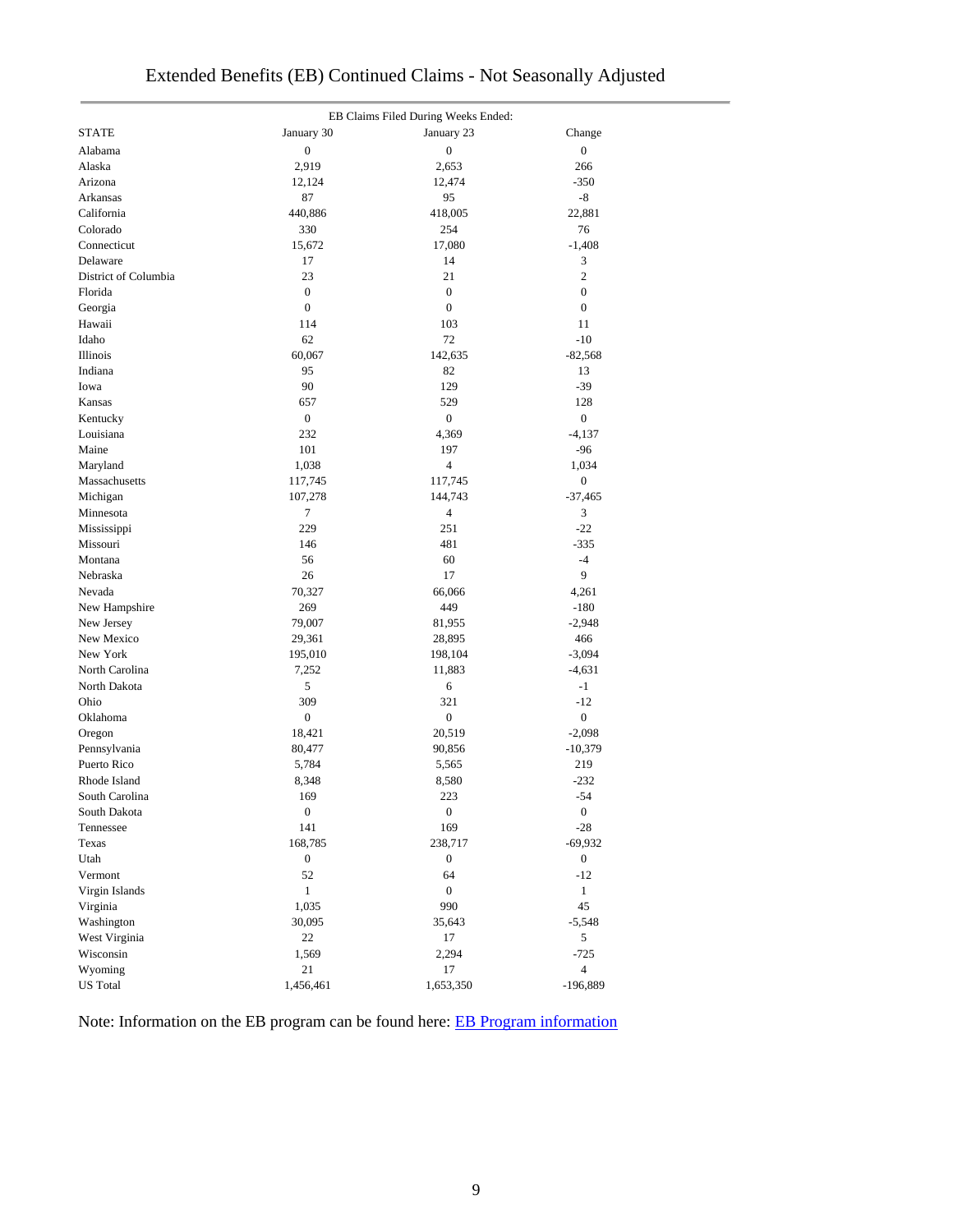#### INITIAL CLAIMS FILED DURING WEEK ENDED FEBRUARY 6

INSURED UNEMPLOYMENT FOR WEEK ENDED JANUARY 30

|                      |                |                     | <b>CHANGE FROM</b> |                  |                                          |                   |                     |                           | <b>CHANGE FROM</b>              |                  |                          | <b>ALL PROGRAMS</b>                  |
|----------------------|----------------|---------------------|--------------------|------------------|------------------------------------------|-------------------|---------------------|---------------------------|---------------------------------|------------------|--------------------------|--------------------------------------|
|                      |                |                     |                    |                  |                                          |                   |                     |                           |                                 |                  |                          | <b>EXCLUDING</b>                     |
| <b>STATE NAME</b>    | <b>STATE</b>   | LAST<br><b>WEEK</b> | <b>YEAR</b><br>AGO |                  | UCFE <sup>1</sup> UCX <sup>1</sup> STATE | $(\frac{9}{6})^2$ | LAST<br><b>WEEK</b> | <b>YEAR</b><br><b>AGO</b> | UCFE <sup>1</sup>               | UCX <sup>1</sup> |                          | <b>RAILROAD</b><br><b>RETIREMENT</b> |
| Alabama              | 13,464         | 800                 | 11,288             | 44               | 16                                       | 17,537            | 0.9                 | 918                       | 792                             | 77               | 43                       | 17,657                               |
| Alaska               | 3,997          | $-193$              | 3,017              | 12               | 3                                        | 19,042            | 6.4                 | 106                       | 9,881                           | 272              | 26                       | 19,340                               |
| Arizona              | 7,670          | $-7,478$            | 4,034              | 9                | $\mathbf{1}$                             | 69,884            | 2.4                 | $-1,560$                  | 51,423                          | 293              | 146                      | 70,323                               |
| Arkansas             | 4,331          | $-476$              | 2,607              | $\mathbf{1}$     | $\boldsymbol{0}$                         | 24,244            | 2.1                 | $-299$                    | 11,280                          | 169              | 23                       | 24,436                               |
| California           | 137,939        | 28,688              | 97,547             | 344              | 104                                      | 771,537           | 4.6                 | $-6,919$                  | 412,381                         | 3,371            | 1,378                    | 776,286                              |
| Colorado             | 14,091         | 3,045               | 11,609             | 10               | 3                                        | 72,839            | 2.8                 | 2,368                     | 49,958                          | 308              | 180                      | 73,327                               |
| Connecticut          | 7,243          | $-2,801$            | 4,299              | 13               | $\sqrt{2}$                               | 84,529            | 5.3                 | $-1,830$                  | 42,896                          | 314              | 70                       | 84,913                               |
| Delaware             | 2,342          | $-242$              | 1,734              | 3                | $\overline{4}$                           | 13,786            | 3.0                 | $-913$                    | 7,898                           | 44               | 14                       | 13,844                               |
| District of Columbia | 1,480          | $-19$               | 972                | 116              | $\boldsymbol{0}$                         | 22,777            | 4.0                 | $-1,568$                  | 15,621                          | 600              | 12                       | 23,389                               |
| Florida              | 21,710         | $-47,430$           | 16,105             | 45               | 28                                       | 187,474           | 2.2                 | 13,555                    | 154,298                         | 537              | 298                      | 188,309                              |
| Georgia              | 32,386         | 5,171               | 26,809             | 74               | 24                                       | 157,518           | 3.6                 | 9,273                     | 130,534                         | 660              | 428                      | 158,606                              |
| Hawaii               | 3,624          | $-185$              | 2,487              | 5                | $\,8\,$                                  | 23,741            | 4.0                 | $-1,002$                  | 17,536                          | 211              | 125                      | 24,077                               |
| Idaho                | 6,457          | 1,598               | 5,014              | 22               | $\mathbf{1}$                             | 14,846            | 2.0                 | 219                       | 3,457                           | 381              | 13                       | 15,240                               |
| Illinois             | 34,259         | $-5,749$            | 24,465             | 8                | 12                                       | 292,788           | 5.1                 | $-20,751$                 | 161,888                         | 770              | 213                      | 293,771                              |
| Indiana              | 13,508         | 969                 | 10,783             | 20               | 11                                       | 79,295            | 2.7                 | $-2,575$                  | 57,083                          | 256              | 96                       | 79,647                               |
| Iowa                 | 6,120          | 342                 | 3,741              | 6                | $\mathbf{1}$                             | 48,028            | 3.2                 | 2,225                     | 17,239                          | 138              | 42                       | 48,208                               |
| Kansas               | 5,591          | $-12,376$           | 3,484              | $\boldsymbol{0}$ | $\mathbf{1}$                             | 23,841            | 1.8                 | $-57,451$                 | 12,032                          | 11               | 5                        | 23,857                               |
| Kentucky             | 10,712         | $-307$              | 7,776              | 6                | $\mathbf{1}$                             | 40,867            | 2.2                 | $-354$                    | 17,930                          | 112              | 101                      | 41,080                               |
| Louisiana            | 9,010          | $-1,366$            | 7,205              | 23               | 12                                       | 60,711            | 3.3                 | $-4,938$                  | 45,660                          | 104              | 24                       | 60,839                               |
| Maine                | 2,172          | $-541$              | 1,470              | $\tau$           | $\mathbf{1}$                             | 18,206            | 3.1                 | 45                        | 9,397                           | 65               | 13                       | 18,284                               |
| Maryland             | 19,770         | $-16,585$           | 16,620             | 37               | $\mathfrak{2}$                           | 74,667            | 3.1                 | $-6,070$                  | 45,325                          | 278              | 90                       | 75,035                               |
| Massachusetts        | 20,500         | $\,8\,$             | 14,622             | 29               | 20                                       | 167,637           | 4.9                 | $-14,937$                 | 91,145                          | 386              | 156                      | 168,179                              |
| Michigan             | 19,881         | 1,280               | 13,254             | $\tau$           | $\boldsymbol{0}$                         | 186,687           | 4.6                 | $-20,949$                 | 106,854                         | 285              | 61                       | 187,033                              |
| Minnesota            | 12,247         | 511                 | 8,139              | 15               | 6                                        | 121,069           | 4.4                 | $-509$                    | 56,964                          | 254              | 98                       | 121,421                              |
| Mississippi          | 7,538          | 3,796               | 6,570              | 5                | 3                                        | 28,809            | 2.7                 | $-2,375$                  | 20,548                          | 137              | 27                       | 28,973                               |
| Missouri             | 12,213         | 308                 | 8,543              | 3                | $\overline{4}$                           | 57,592            | 2.2                 | 1,094                     | 29,686                          | 167              | 29                       | 57,788                               |
| Montana              | 2,158          | $-108$              | 1,223              | 45               | 3                                        | 17,525            | 3.9                 | $-131$                    | 6,036                           | 569              | 23                       | 18,117                               |
| Nebraska             | 2,473          | $-226$              | 1,798              | 3                | 5                                        | 16,654            | 1.7                 | $-255$                    | 10,961                          | 30               | 14                       | 16,698                               |
| Nevada               | 9,953          | 132                 | 7,159              | 5                | 5                                        | 79,798            | 6.0                 | $-1,093$                  | 60,573                          | 208              | 94                       | 80,100                               |
| New Hampshire        | 3,594          | 290                 | 3,087              | $\overline{c}$   | $\mathbf{2}$                             | 27,182            | 4.3                 | $-726$                    | 23,132                          | 50               | 7                        | 27,239                               |
| New Jersey           | 16,205         | 1,516               | 6,917              | 30               | 29                                       | 137,483           | 3.5                 | $-5,290$                  | 27,552                          | 426              | 227                      | 138,136                              |
| New Mexico           | 3,709          | $-818$              | 2,836              | 3                | $\sqrt{2}$                               | 39,129            | 5.0                 | $-1,842$                  | 29,164                          | 445              | 67                       | 39,641                               |
| New York             | 59,983         | $-17,407$           | 44,973             | 27               | 25                                       | 462,385           | 5.1                 | 4,473                     | 298,992                         | 386              | 444                      | 463,215                              |
| North Carolina       | 12,694         | $-658$              | 9,368              | 39               | 53                                       | 71,727            | 1.7                 | 775                       | 49,683                          | 358              | 287                      | 72,372                               |
| North Dakota         | 1,154          | $-150$              | 628                | $\boldsymbol{2}$ | $\overline{\mathcal{A}}$                 | 9,690             | 2.4                 | 136                       | 2,852                           | 22               | 7                        | 9,719                                |
| Ohio                 | 140,488        | 92,667              | 133,663            | 13               | 36                                       | 164,536           | 3.1                 | 3,496                     | 93,094                          | 276              | 245                      | 165,057                              |
| Oklahoma             | 7,201          | $-466$              | 5,486              | 16               | 3                                        | 37,651            | 2.4                 | 1,287                     | 19,894                          | 130              | 67                       | 37,848                               |
| Oregon               | 8,847          | $-429$              | 3,894              | 61               | 17                                       | 81,207            | 4.3                 | $-3,167$                  | 49,549                          | 1,018            | 114                      | 82,339                               |
| Pennsylvania         | 31,730         | 1,306               | 17,305             | 164              | 60                                       | 318,600           | 6.4                 | $-23,003$                 | 176,596                         | 1,493            | 432                      | 320,525                              |
| Puerto Rico          | 1,409          | 351                 | $-361$             | 8                | $\overline{4}$                           | 32,944            | 3.9                 | $-3,997$                  | 9,787                           | 415              | 17                       | 33,376                               |
| Rhode Island         | 17,724         | 1,345               | 16,765             | $\mathbf{0}$     | 5                                        | 27,681            | 6.1                 | 2,198                     | 16,630                          | 63               | 27                       | 27,771                               |
| South Carolina       | 6,339          | 1,886               | 4,285              | 13               | 16                                       | 47,634            | 2.3                 | $-2,316$                  | 30,965                          | 42               | 88                       | 47,764                               |
| South Dakota         | 646            | 35                  | 423                | $\overline{c}$   | $\mathbf{1}$                             | 5,579             | 1.4                 | 223                       | 2,462                           | 104              | 3                        | 5,686                                |
| Tennessee            | 10,761         | $-736$              | 8,600              | 26               | 15                                       | 55,379            | 1.7                 | 1,099                     | 34,709                          | 84               | 47                       | 55,510                               |
| Texas                | 47,022         | $-5,555$            | 33,153             | 219              | 333                                      | 337,647           | 2.8                 | $-3,728$                  | 208,981                         | 1,375            | 1,576                    | 340,598                              |
| Utah                 | 3,268          | 203                 | 1,965              | 40               | $\boldsymbol{7}$                         | 16,855            | 1.1                 | 37                        | 4,668                           | 275              | 16                       | 17,146                               |
| Vermont              | 1,156          | $-120$              | 681                | $\boldsymbol{0}$ | $\boldsymbol{0}$                         | 13,150            | 4.5                 | $-91$                     | 8,326                           | 25               | $\mathbf{1}$             | 13,176                               |
| Virgin Islands       | 168            | $-59$               | 123                | $\boldsymbol{0}$ | $\boldsymbol{0}$                         | 2,438             | 6.6                 | 436                       | 1,916                           | $\boldsymbol{0}$ | $\overline{\mathcal{L}}$ | 2,442                                |
| Virginia             | 14,203         | $-3,974$            | 11,106             | 17               | 5                                        | 65,091            | 1.8                 | $-2,246$                  | 43,042                          | 201              | 127                      | 65,419                               |
| Washington           | 16,254         | $-511$              | 9,093              | 27               | 26                                       | 158,407           | 4.8                 | $-3,632$                  | 94,263                          | 687              | 577                      | 159,671                              |
| West Virginia        | 2,722          | $-198$              | 1,516              | $\mathbf{1}$     | $\mathfrak{Z}$                           | 21,907            | 3.4                 | $-350$                    | 5,319                           | 206              | 32                       | 22,145                               |
| Wisconsin            | 15,040         | $-599$              | 8,461              | 22               | $\boldsymbol{7}$                         | 104,706           | 3.8                 | $-2,257$                  | 60,229                          | 224              | 68                       | 104,998                              |
| Wyoming              | 897            | $-82$               | 308                | 11               | $\boldsymbol{0}$                         | 5,654             | 2.2                 | $-61$                     | 2,147                           | 117              | 7                        | 5,778                                |
| Totals               | 868,053 18,403 |                     | 648,649            | 1,660            | 934                                      | 5,038,590         | $3.5$               |                           | -155,222 2,951,228 19,429 8,329 |                  |                          | 5,066,348                            |

Figures appearing in columns showing over-the-week changes reflect all revisions in data for prior week submitted by state agencies.

1. The Unemployment Compensation program for Federal Employees (UCFE) and the Unemployment Compensation for Ex-servicemembers (UCX) exclude claims filed jointly under other programs to avoid duplication.

2. Rate is not seasonally adjusted. The source of U.S. total covered employment is BLS.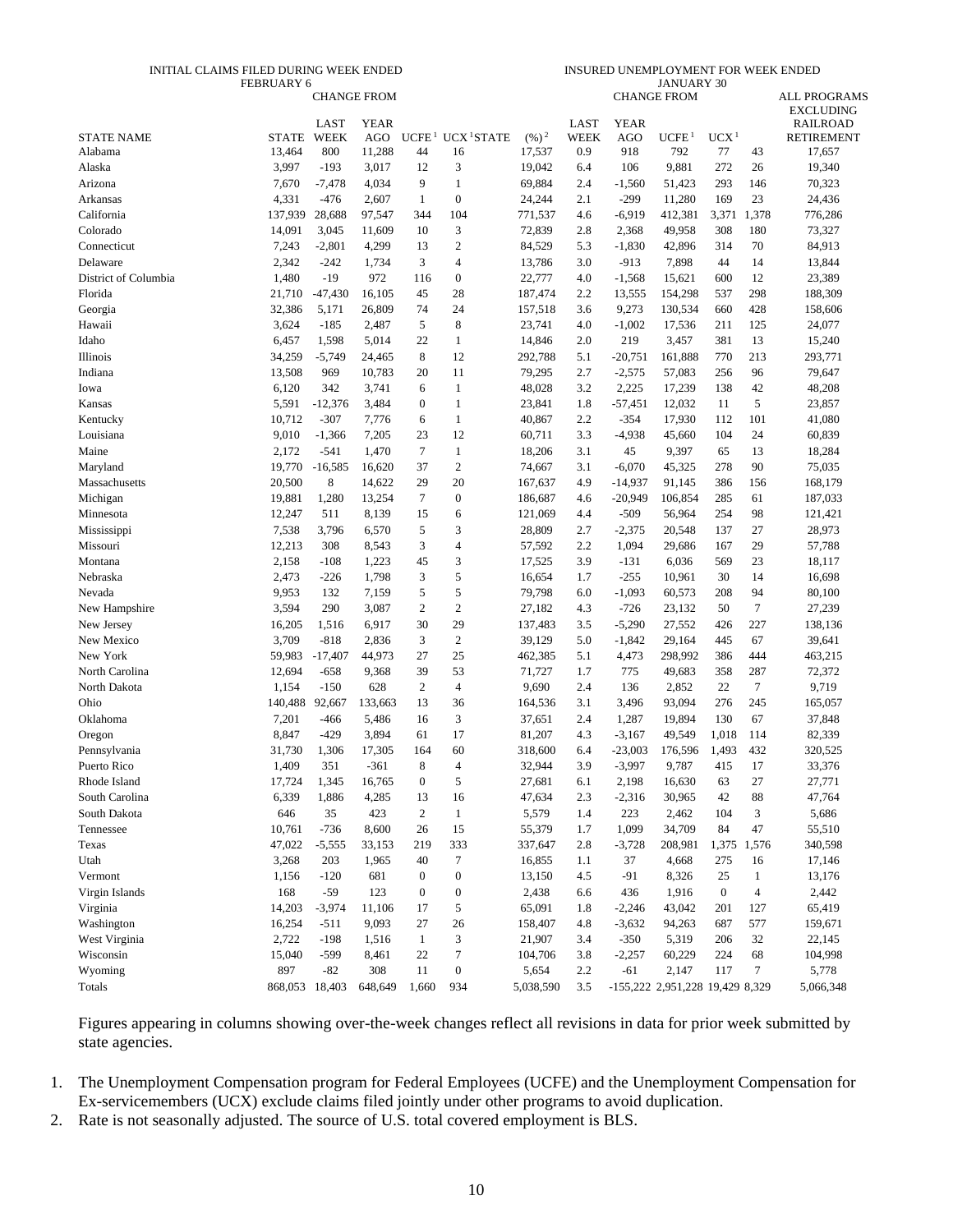# STATES WITH AN INCREASE OF MORE THAN 1,000

| <b>State</b> | <b>Change</b> | <b>State Supplied Comment</b>                                                                     |
|--------------|---------------|---------------------------------------------------------------------------------------------------|
| <b>OH</b>    | $+92,667$     | No comment.                                                                                       |
| <b>CA</b>    | $+28,688$     | Layoffs in the service industry.                                                                  |
| <b>GA</b>    | $+5,171$      | No comment.                                                                                       |
| <b>MS</b>    | $+3.796$      | No comment.                                                                                       |
| CO           | $+3.045$      | No comment.                                                                                       |
| <b>SC</b>    | $+1,886$      | No comment.                                                                                       |
| ID           | $+1.598$      | No comment.                                                                                       |
| NJ           | $+1,516$      | No comment.                                                                                       |
| <b>RI</b>    | $+1.345$      | Layoffs in the health care and social assistance, educational services, retail trade, finance and |
|              |               | insurance, and manufacturing industries.                                                          |
| <b>PA</b>    | $+1,306$      | No comment.                                                                                       |
| MI           | $+1.280$      | No comment.                                                                                       |

# STATES WITH A DECREASE OF MORE THAN 1,000

| <b>State</b> | <b>Change</b> | <b>State Supplied Comment</b>                                                                                            |
|--------------|---------------|--------------------------------------------------------------------------------------------------------------------------|
| FL           | -47,430       | No comment.                                                                                                              |
| <b>NY</b>    | $-17,407$     | Fewer layoffs in the health care and social assistance, accommodation and food services, and<br>retail trade industries. |
| <b>MD</b>    | $-16,585$     | No comment.                                                                                                              |
| <b>KS</b>    | $-12,376$     | No comment.                                                                                                              |
| AZ           | -7.478        | No comment.                                                                                                              |
| $\mathbb{L}$ | $-5.749$      | No comment.                                                                                                              |
| TX           | $-5.555$      | No comment.                                                                                                              |
| <b>VA</b>    | $-3.974$      | No comment.                                                                                                              |
| <b>CT</b>    | $-2.801$      | No comment.                                                                                                              |
| LA           | $-1,366$      | No comment.                                                                                                              |